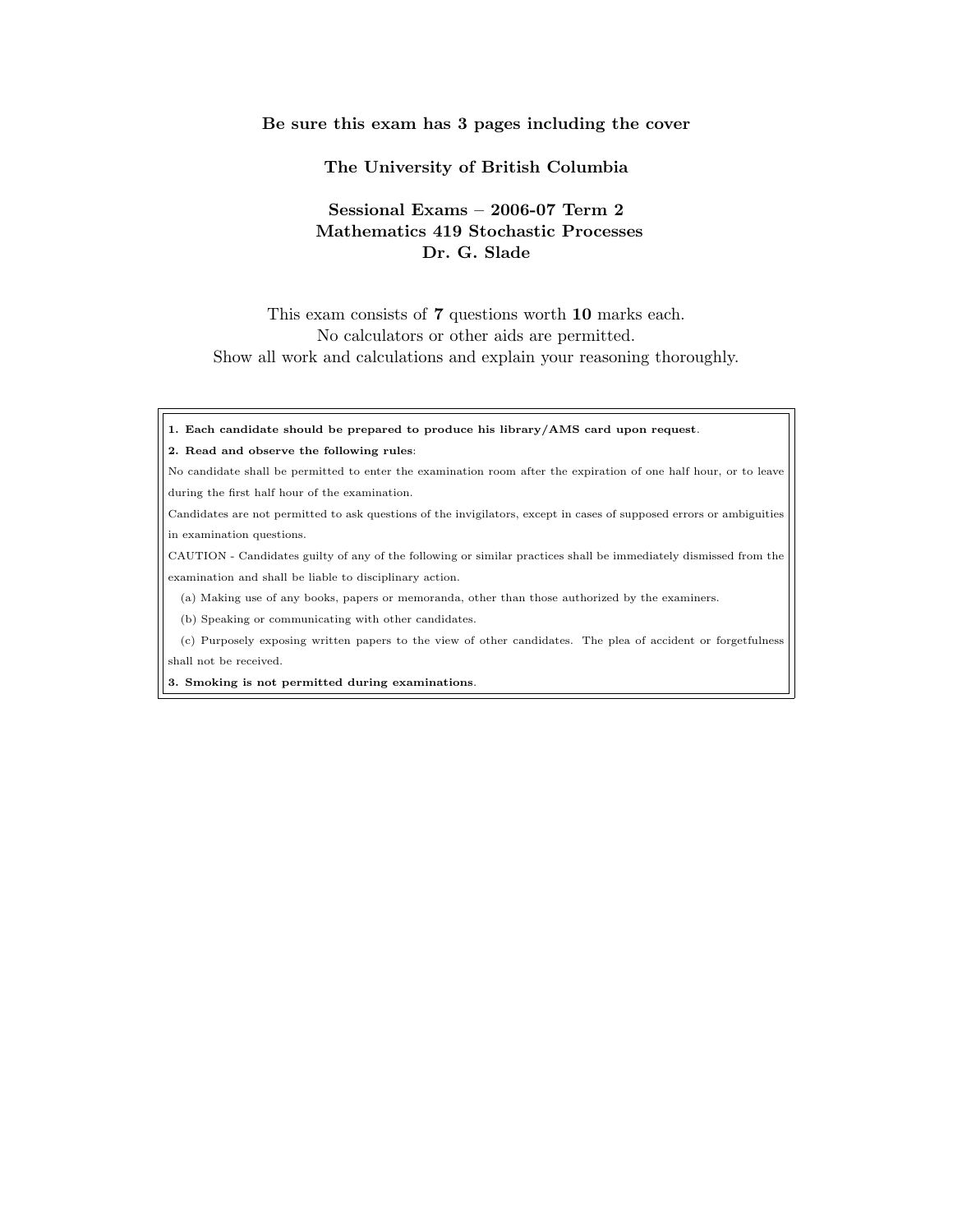- 1. Consider the symmetric simple random walk on  $\mathbb{Z}^2$ , started from the origin. This walk takes independent steps  $(\pm 1, 0), (0, \pm 1)$  with equal probabilities  $\frac{1}{4}$ .
	- (a) Let  $p_{2n}$  be the probability that the walk is at the origin at time  $2n$ . Prove that

$$
p_{2n} = \frac{1}{4^{2n}} \binom{2n}{n}^2.
$$

(b) Prove that the walk is recurrent.

- 2. A collection of  $2N$  balls, N of which are black and N white, are placed in two urns in such a way that each urn contains  $N$  balls. At each time step, one ball is selected at random from each urn and the two selected balls are interchanged. The state of the system is given by the number of black balls in the first urn.
	- (a) What are the transition probabilities for this Markov chain?
	- (b) Explain why this Markov chain will converge to an equilibrium.
	- (c) Determine the stationary distribution and prove that it is the unique stationary distribution.
- 3. Let  $(N(t))_{t>0}$  be a Poisson process with rate  $\lambda$ , and let T be an exponential random variable with mean  $1/\mu$ , with T independent of the Poisson process. Determine the distribution of the with mean  $1/\mu$ , with T independent of the Poisson process. Determine to random variable  $N(T)$ . (You may need to know that  $\int_0^\infty x^n e^{-x} dx = n!$ .)
- 4. Let  $f : \mathbb{R} \to \mathbb{R}$  be continuous. Suppose that  $X_n \to X$  in probability. Prove that  $f(X_n) \to f(X)$  in probability. Hint: Consider separately the cases  $P(|X| > A)$  and  $P(|X| \leq A)$ , with A large, and restrict attention to a suitable interval on which f is uniformly continuous.
- 5. Let  $S_0 = 0$  and  $S_n = X_1 + \cdots + X_n$ , where the  $X_n$  are i.i.d. and equal to +1 or −1 with probability  $\frac{1}{2}$  each. Let  $r, s > 0$ . Let T be the hitting time of  $-s$  or r, i.e., T is the smallest value of n such that  $S_n \in \{-s, r\}.$ 
	- (a) Show that  $S_n$  is a martingale. Using this martingale stopped at T, compute  $ES_T$  and hence  $P(S_T = r)$ .
	- (b) Show that  $S_n^2 n$  is a martingale. Using this martingale stopped at T, compute ET.
- 6. (a) Let  $(X_n)_{n\geq 1}$  be a sequence of random variables and assume that  $\sup_n E[X_n^2] < C$  for some finite constant C. Prove that  $(X_n)_{n\geq 1}$  is uniformly integrable.
	- (b) A certain insurance company has an equal chance of collecting a premium or paying a claim each day on which there is activity. However some days there is no activity at all. It starts with an initial reserve of  $X_0 = x \ge 1$ , where x is a (non-random) integer. If it has a reserve  $X_n \geq 1$  on day n, then at the next day it will gain or lose an amount  $Y_{n+1}$ , where the  $Y_i$  are independent random variables with  $Y_{n+1} = 1, 0, -1$  with respective probabilities  $\frac{1}{2}p_n$ ,  $(1-p_n)$ ,  $\frac{1}{2}$  $\frac{1}{2}p_n$ . Thus  $X_{n+1} = X_n + Y_{n+1}$  as long as  $X_n \ge 1$ . If  $X_n = 0$ then the company is declared bankrupt and  $X_{n+1} = 0$ . Prove that  $EX_n = x$  for all  $n \ge 1$  and that  $X_n$  converges to a random variable  $X_\infty$  a.s.
	- (c) If  $\sum_n p_n < \infty$  (i.e., there is rapidly decreasing activity), show that  $EX_\infty = x$ . Hint: part (a) may be helpful here.